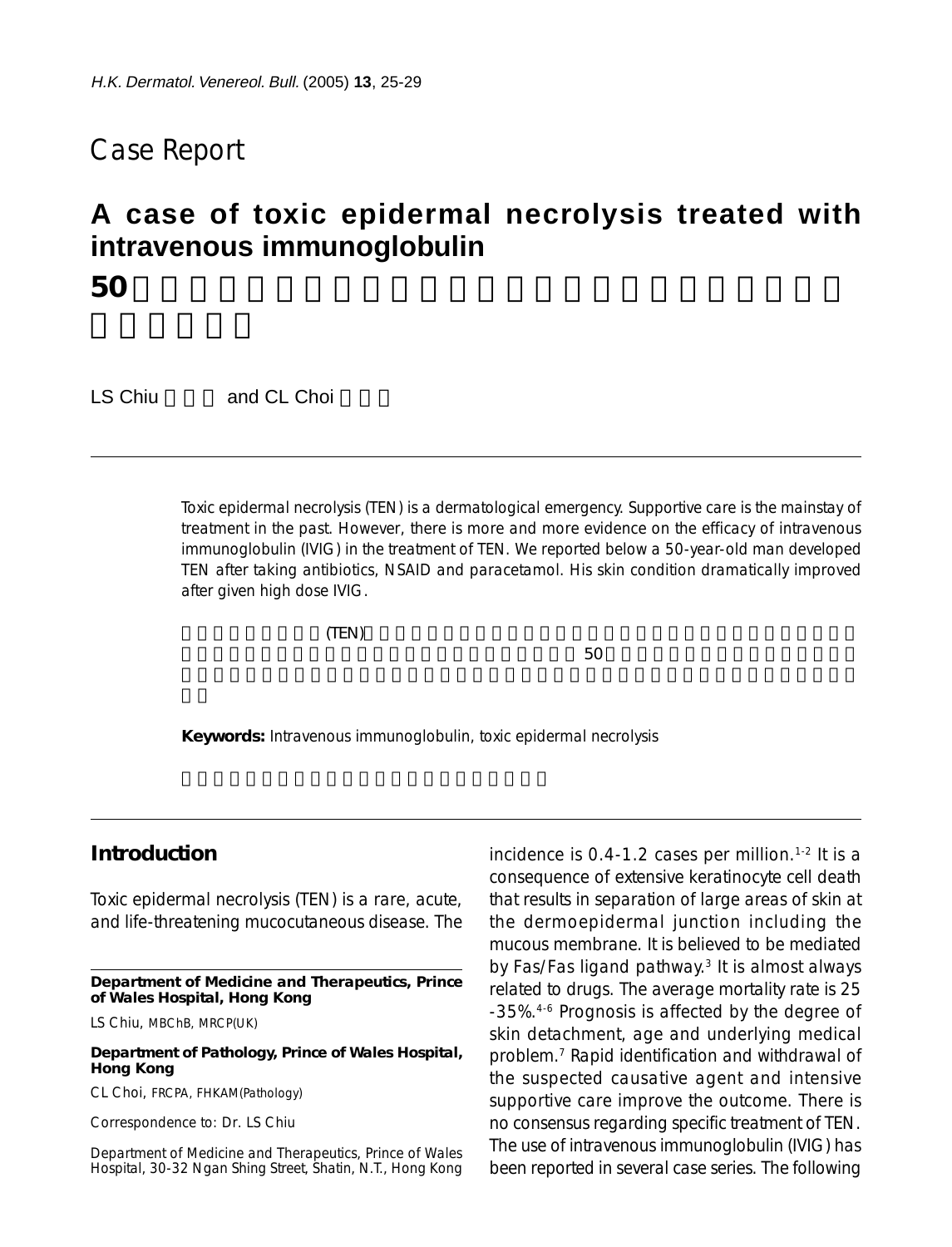case report described the treatment of a patient suffered from toxic epidermal necrolysis with IVIG.

#### **Case report**

A 50-year-old gentleman enjoyed good past health without the use of any long-term medication. He had symptoms of upper respiratory tract infection one week before admission and was prescribed paracetamol, amoxycillin-clavulanate, diclofenac and mefenamic acid by his general practitioner. He developed generalised erythematous tender skin lesions four days later and was admitted into the hospital for further management.

He was febrile on admission and his blood pressure and pulse rate were 130/70 and 90 per minute respectively. There were erosions over the trunk and oral mucosa and generalised erythema and maculopapular rash over the limbs (Figures 1 & 2). Twelve percent of skin was involved (including areas of detachment and necrosis). The rest of his physical examination was unremarkable. Blood tests were normal except mild liver function derangement (alkaline phosphatase 134/ alanine aminotransferase 125/bilirubin normal). Septic work-up including chest radiograph, blood culture and wound swab were negative. His skin condition continued to deteriorate and the area of skin detachment and necrosis increased to 20% on day 9 of symptom onset. His clinical course was complicated by hospital acquired pneumonia and acute respiratory distress syndrome. He was admitted into the intensive care unit for ventilatory support. He developed pantocypenia (Haemoglobulin 12.8/platelet 45/white cell count 2.6) and his serum urea was elevated to 12 mmol/L (3.4-8.9 mmol/L). Skin biopsy showed focal denuded skin with the remaining epidermis exhibiting basketweave cornified



**Figure 1.** Extensive erosion over the neck and anterior trunk of the patient on admission.



**Figure 2.** Extensive erosion over the back of the patient.

layers with presence of necrotic keratinocytes. There were superficial and mid-perivascular lymphocytic infiltrate (Figures 3 & 4). The picture was compatible with erythema multiforme.

Intravenous immunoglobulin (IVIG; Intragam P, CSL Ltd. Parkville, VIC, Australia) was started on day 9 after onset of symptom. A total dose of 4 grams per kilogram was given over 4 days without adverse effect. The maximal skin area involved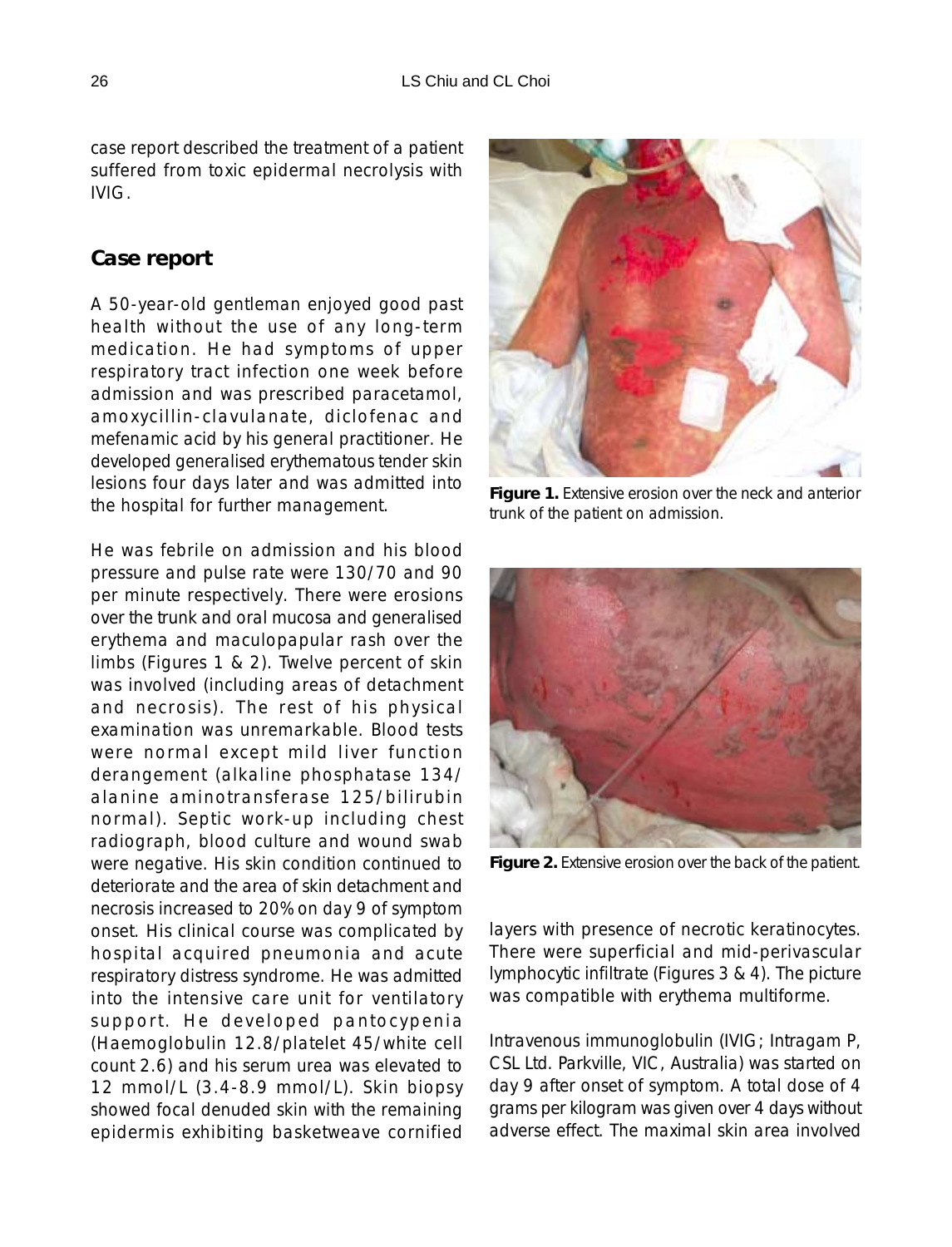

**Figure 3.** Medium power showed subepidermal clefts containing mainly red cells. Note the solitary units and small aggregates of necrotic keratinocytes. (H&E, original magnification x 10).



**Figure 4.** High power showed basketweave cornified layers with quite extensive small aggregates of necrotic keratinocytes (H&E, original magnification x 20).

was 22% on day 10. Re-epithelialisation and cessation of new lesions were evident three days after the commencement of IVIG. He was able to wean off ventilator after intubated for ten days. Complete re-epithelialisation of his integument was observed seventeen days after starting IVIG. Skin dressing with chlorhexidine gauze was performed by burns unit nurses throughout his admission.

# **Discussion**

TEN is a rare but life threatening condition. It is almost always related to drugs. Common offending agents include sulphonamide group of antibiotics, non-steroidal anti-inflammatory drugs and anti-convulsants.1-2 The underlying mechanism is believed to be the over-expression of the FasL (CD95) on keratinocytes which leads to massive apoptosis.<sup>3</sup> Histologically, there is full thickness necrosis of the epidermis, extensive necrosis of keratinocytes, subepidermal blister formation and sparse lymphohistiocytic infiltrate around the blood vessel. IVIG is believed to work by blocking the Fas receptor binding based on the above hypothesis. Some retrospective series had shown its effectiveness in the treatment of TEN7-9 while others did not show any benefit at all.10,11 There was no randomised controlled trial so far to make a conclusion on the effectiveness of IVIG on treatment of TEN.

SCORTEN score (Tables 1 & 2) is often used to predict the severity and hence the outcome of

| <b>SCORTEN parameter</b>     | Individual score |
|------------------------------|------------------|
| Age > 40                     | $Yes=1$ , $No=0$ |
| Malignancy                   | $Yes=1$ , $No=0$ |
| Tachycardia (>120/min)       | $Yes=1$ , $No=0$ |
| Initial surface of epidermal | $Yes=1$ , $No=0$ |
| detachment > 10%             |                  |
| Serum urea $>10$ mmol/l      | $Yes=1$ , $No=0$ |
| Serum glucose > 14 mmol/l    | $Yes=1$ , $No=0$ |
| Bicarbonate < 20 mmol/l      | $Yes=1$ , $No=0$ |
|                              |                  |

|  |  |  |  | Table 2. The sum of score and predicted mortality |  |
|--|--|--|--|---------------------------------------------------|--|
|--|--|--|--|---------------------------------------------------|--|

| Sum of score | Predicted mortality (%) |
|--------------|-------------------------|
| 0-1          | 3.2                     |
| 2            | 12.1                    |
| 3            | 35.8                    |
| 4            | 58.3                    |
| 5 or above   | 90.0                    |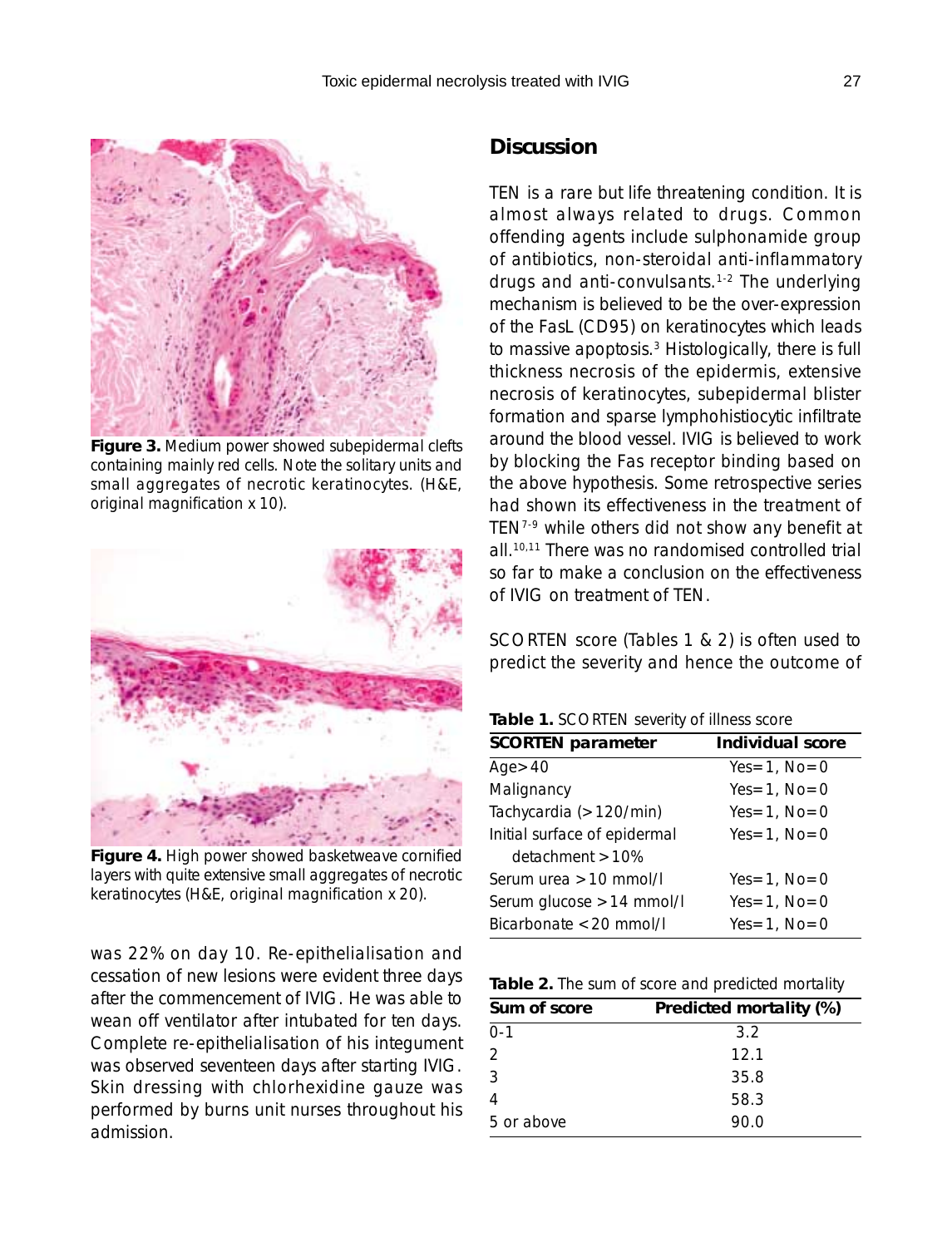TEN.12 The SCORTEN score of our patient was 3 with predicted mortality rate of 35.8%. When compared with patients suffered from TEN in previous large case series, $<sup>7</sup>$  there was delay in</sup> commencement of IVIG in our patient (9 days from onset of symptom vs 7.3 days). The age of our patient was also older then the mean age of the survivors (50 vs 39.6 years). However, the initial area of skin detachment was smaller (12% vs 48%). We also used a larger dose of IVIG in our patient (4 g/kg vs 2.7 g/kg) because the therapeutic effect was not apparent on Day 3 which was supposed to be clinically obvious. Also different brand of IVIG was used in our patient. Despite the delay of treatment and relative older age of our patient, the response to IVIG was satisfactory. This may be due to the use of larger dose of IVIG used.

It was difficult to identify the culprit in our patient as he had taken multiple medications at the same time before the onset of symptom. These included both antibiotics and non-steroidal antiinflammatory drugs which are both well known cause of toxic epidermal necrolysis.1-2 In fact, it is often difficult to identify the offending agents in many cases of drug allergy as patients often take several kinds of medication together. Balance of 'over-labelling' and risk of exposing patient to another episode of allergy reaction when prescribing the suspected allergens should be made. However, it is better to avoid all the suspected medications which cause TEN in the future as re-challenge is life threatening.

So far there is no clear guideline when IVIG should be started, who should need IVIG, what should be the optimal dosage and how long should it be given. Also, the efficacy of IVIG was only observed in case series but not randomised controlled trial. Clinical decision should therefore be based on severity of disease and response to IVIG. Though there was no life threatening event reported in previous case series, we should be familiarised with all the possible side effects before initiating IVIG. It is contraindicated in patients with known anaphylactic reaction to human immunoglobulin and those with Immunoglobulin A deficiency. Acute renal failure is a serious adverse effect. Patients at increase risk are those with pre-existing renal insufficiency, diabetes mellitus, old age, volume depletion, sepsis and concomitant nephrotoxic drugs. The risk can be reduced by adequate hydration prior to initiation of IVIG. Aseptic meningitis syndrome has been infrequently associated with IVIG infusion. It is usually related to the use of high dose of IVIG (2 g/kg) and remission of symptom after discontinuation of treatment without long term sequalae. Other adverse effects include malaise, abdominal pain, headache, chest tightness, facial flushing, hot sensations, dyspnoea, skin rash, nausea and vomiting. Haemolytic anaemia and neutropenia are rare side effects. Elevation of liver enzymes is also observed. Last but not least, IVIG is made from human plasma, it may contain potentially transmittable disease.

In conclusion, TEN carries a high mortality rate. Management should include rapid identification and withdrawal of the offending agents. IVIG may be an effective treatment for some patients like our patient. However, the use is still controversial as there is no randomised controlled trial to prove its efficacy. Attention should be paid to possible side effects, though rare but some are life threatening. Suspected offending drugs should be avoided in future.

### **References**

- 1. Roujeau JC, Stern RS. Severe adverse cutaneous reactions to drugs. N Engl J Med 1994;331:1272-85.
- 2. Becker DS. Toxic epidermal necrolysis. Lancet 1998; 351:1417-20.
- 3. Viard I, Wehrli P, Bullani R, Schneider P, Holler N, Salomon D, et al. Inhibition of toxic epidermal necrolysis by blockade of CD95 with human intravenous immunoglobulin. Science 1998;282:490-3.
- 4. Revuz J, Penso D, Roujeau JC, Guillaume JC, Payne CR, Wechsler J, et al. Toxic epidermal necrolysis.